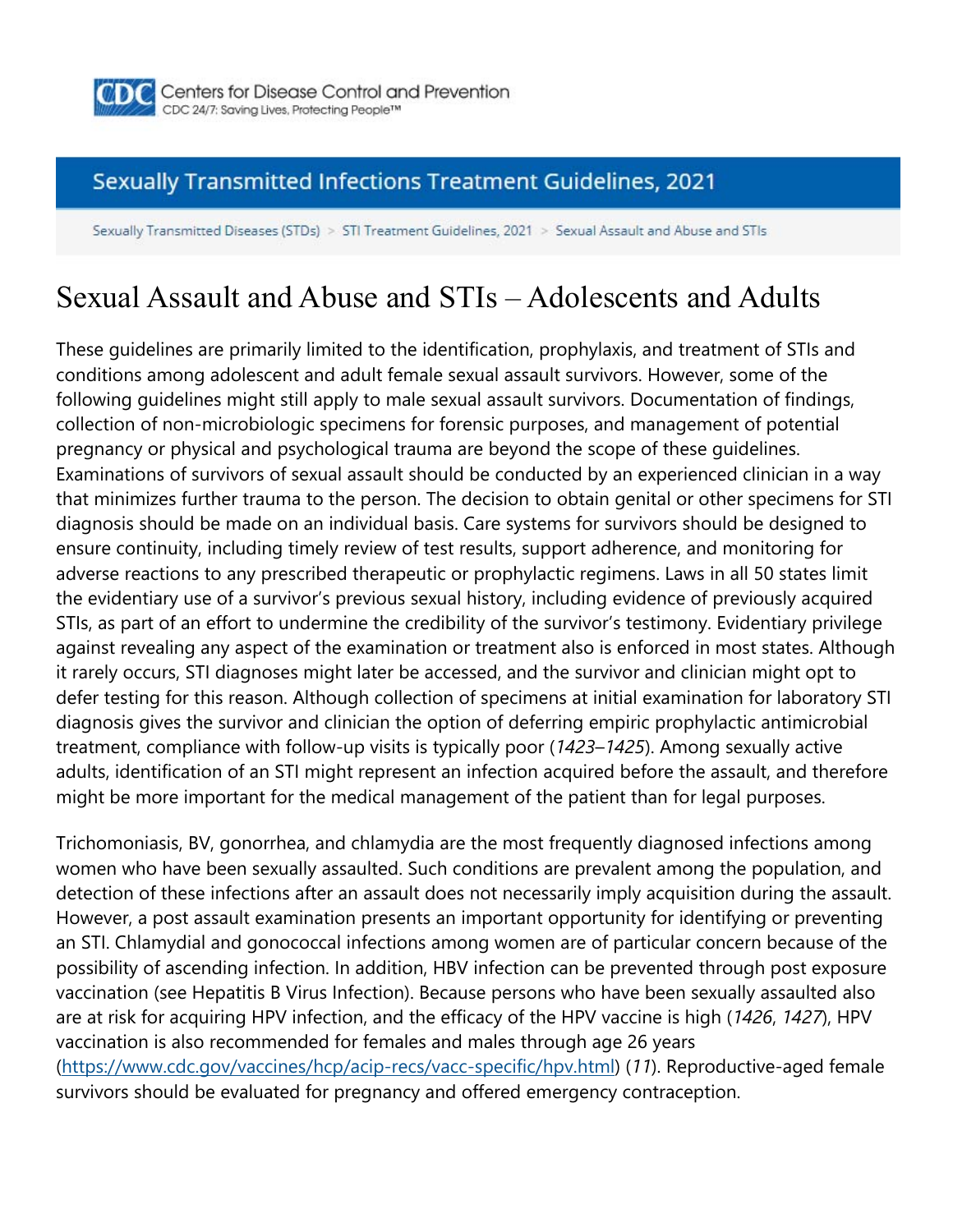# **Evaluating Adolescents and Adults for STIs**

# **Initial Examination**

Decisions to perform the following tests should be made on an individual basis. An initial examination after a sexual assault might include the following:

- NAATs for *C. trachomatis* and *N. gonorrhoeae* at the sites of penetration or attempted penetration should be performed (*553*). These tests are preferred for diagnostic evaluation of adolescent or adult sexual assault survivors.
- Females should be offered NAAT testing for *T. vaginalis* from a urine or vaginal specimen. POC or wet mount with measurement of vaginal pH and KOH application for the whiff test from vaginal secretions should be performed for evidence of BV and candidiasis, especially if vaginal discharge, malodor, or itching is present.
- MSM should be offered screening for *C. trachomatis* and *N. gonorrhoeae* if they report receptive oral or anal sex during the preceding year, regardless of whether sexual contact occurred at these anatomic sites during the assault. Anoscopy should be considered in instances of reported anal penetration.
- A serum sample should be performed for HIV, HBV, and syphilis infection.

# **Treatment**

Compliance with follow-up visits is poor among survivors of sexual assault (*1423*–*1425*). Consequently, the following routine presumptive treatments after a sexual assault are recommended:

- An empiric antimicrobial regimen for chlamydia, gonorrhea, and trichomonas for women and chlamydia and gonorrhea for men.
- Emergency contraception should be considered when the assault could result in pregnancy (see Emergency Contraception).
- Post exposure hepatitis B vaccination (without HBIG) if the hepatitis status of the assailant is unknown and the survivor has not been previously vaccinated. If the assailant is known to be HBsAg positive, unvaccinated survivors should receive both hepatitis B vaccine and HBIG. The vaccine and HBIG, if indicated, should be administered to sexual assault survivors at the time of the initial examination, and follow-up doses of vaccine should be administered 1–2 and 4–6 months after the first dose. Survivors who were previously vaccinated but did not receive post vaccination testing should receive a single vaccine booster dose (see Hepatitis B Virus Infection).
- HPV vaccination for female and male survivors aged 9–26 years who have not been vaccinated or are incompletely vaccinated (*11*) (https://www.cdc.gov/vaccines/hcp/acip-recs/vaccspecific/hpv.html). The vaccine should be administered to sexual assault survivors at the time of the initial examination, and follow-up doses should be administered at 1–2 months and 6 months after the first dose. A 2-dose schedule (0 and 6–12 months) is recommended for persons initiating vaccination before age 15 years.
- Recommendations for HIV PEP are made on a case-by-case basis according to risk (see Risk for Acquiring HIV Infection; Recommendations for Post exposure HIV Risk Assessment of Adolescents and Adults <72 Hours After Sexual Assault).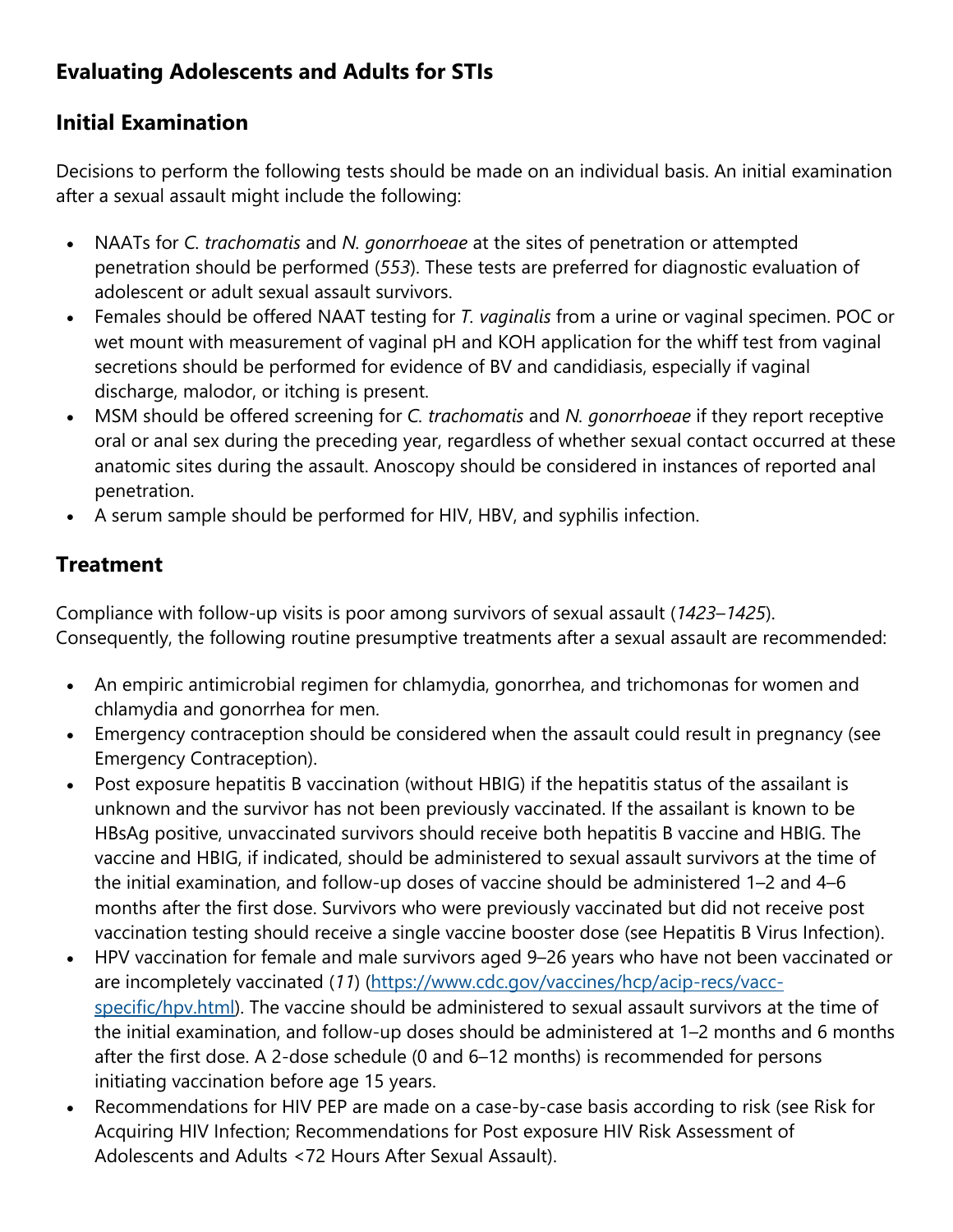#### **Recommended Regimen for Adolescent and Adult Female Sexual Assault Survivors**

**Ceftriaxone** 500 mg\* IM in a single dose

PLUS

**Doxycycline** 100 mg 2 times/day orally for 7 days

PLUS

**Metronidazole** 500 mg orally 2 times/day orally for 7 days

\* For persons weighing ≥150 kg, 1 g of ceftriaxone should be administered. Recommended Regimen for Adolescent and Adult Male Sexual Assault Survivors **Ceftriaxone** 500 mg\* IM in a single dose

PLUS

**Doxycycline** 100 mg 2 times/day orally for 7 days

\* For persons weighing ≥150 kg, 1 g of ceftriaxone should be administered. Clinicians should counsel persons regarding the possible benefits and toxicities associated with these treatment regimens; gastrointestinal side effects can occur with this combination. The efficacy of these regimens in preventing infections after sexual assault has not been evaluated. For those requiring alternative treatments, refer to the specific sections in this report relevant to the specific organisms.

### **Other Management Considerations**

At the initial examination and, if indicated, at follow-up examinations, patients should be counseled regarding symptoms of STIs and the need for immediate examination if symptoms occur. Further, they should be instructed to abstain from sexual intercourse until STI prophylactic treatment is completed.

# **Follow-Up**

After the initial post assault examination, follow-up examinations provide an opportunity to detect new infections acquired during or after the assault, complete hepatitis B and HPV vaccinations, if indicated, complete counseling and treatment for other STIs, and monitor side effects and adherence to PEP, if prescribed. If initial testing was performed, follow-up evaluation should be conducted in <1 week to ensure that results of positive tests can be discussed promptly with the survivor, treatment is provided if not administered at the initial visit, and any follow-up for infections can be arranged. If initial tests are negative and treatment was not provided, examination for STIs can be repeated 1–2 weeks after the assault; repeat testing detects infectious organisms that might not have reached sufficient concentrations to produce positive test results at the time of initial examination. For survivors who are treated during the initial visit, regardless of whether testing was performed,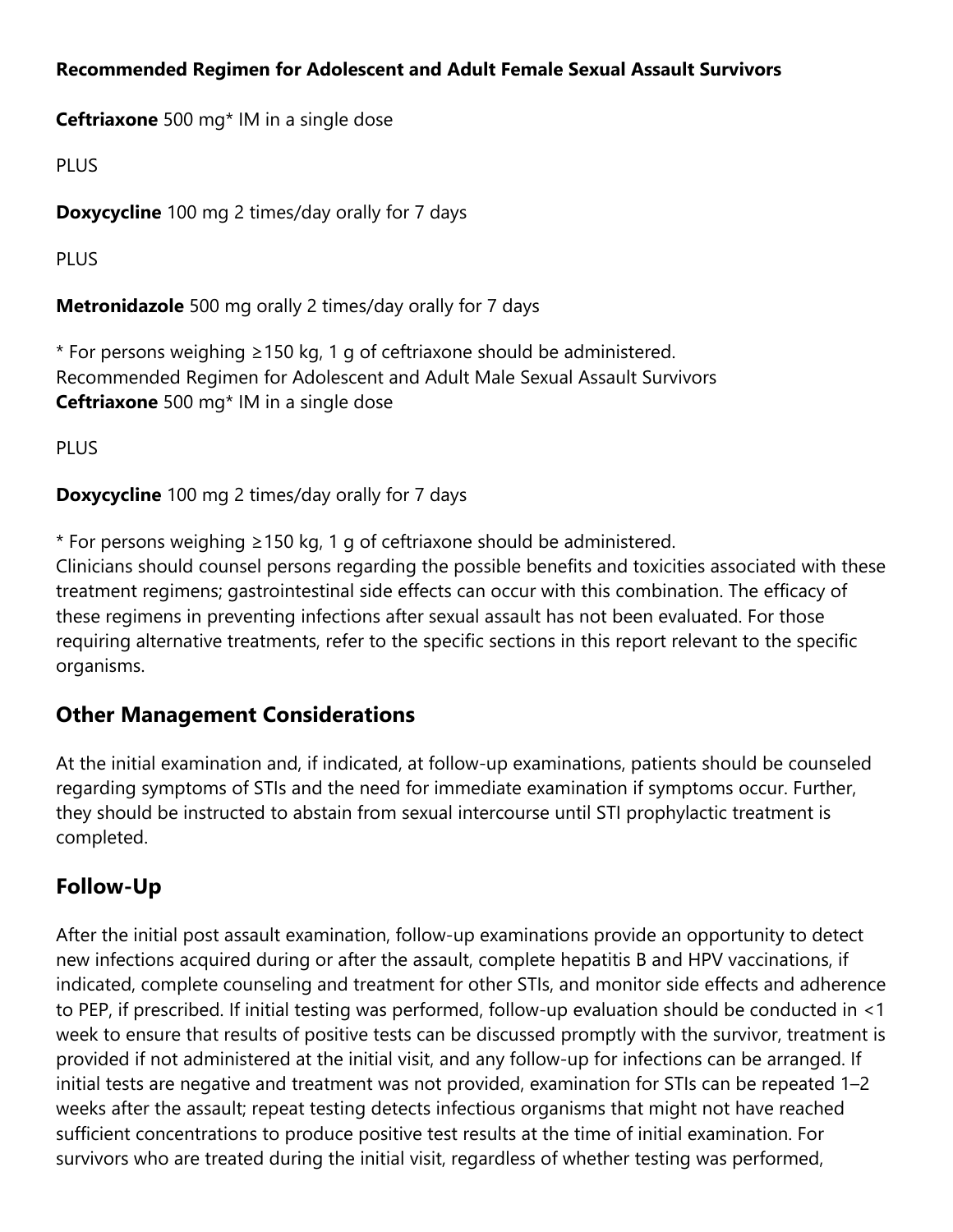posttreatment testing should be conducted only if the person reports having symptoms. If initial test results were negative and infection in the assailant cannot be ruled out, serologic tests for syphilis can be repeated at 4–6 weeks and 3 months; HIV testing can be repeated at 6 weeks and at 3 months by using methods to identify acute HIV infection.

# **Risk for Acquiring HIV Infection**

HIV seroconversion has occurred among persons whose only known risk factor was sexual assault or sexual abuse; however, the frequency of this occurrence likely is low (*1428*,*1429*). In consensual sex, the per-act risk for HIV transmission from vaginal intercourse is 0.08%, and for receptive anal intercourse, 1.38% (*192*). The per-act risk for HIV transmission from oral sex is substantially lower. Specific circumstances of an assault (e.g., bleeding, which often accompanies trauma) might increase risk for HIV transmission in cases involving vaginal, anal, or oral penetration. Site of exposure to ejaculate, viral load in ejaculate, and the presence of an STI or genital lesions in the assailant or survivor also might increase risk for HIV acquisition.

PEP with a 28-day course of zidovudine was associated with an 81% reduction in risk for acquiring HIV in a study of health care workers who had percutaneous exposures to HIV-infected blood (*1430*). On the basis of these results and results from animal studies, PEP has been recommended for health care workers who have occupational exposures to HIV (*1431*). These findings have been extrapolated to nonoccupational injecting drug and sexual HIV exposures, including sexual assault. The possibility of HIV exposure from the assault should be assessed at the initial examination; survivors determined to be at risk for acquiring HIV should be informed about the possible benefit of PEP in preventing HIV infection. Initiation of PEP as soon as possible after the exposure increases the likelihood of prophylactic benefit.

Multiple factors affect the medical recommendation for PEP and affect the assault survivor's acceptance of that recommendation. These factors include the likelihood of the assailant having HIV, any exposure characteristics that might increase the risk for HIV transmission, the time elapsed after the event, and the potential benefits and risks associated with PEP (*1431*). Determination of the assailant's HIV status at the time of the post assault examination is usually not possible. Therefore, health care providers should assess any available information concerning the characteristics and HIV risk behaviors of the assailant (e.g., being an MSM or using injecting drugs), local epidemiology of HIV/AIDS, and exposure characteristics of the assault. When an assailant's HIV status is unknown, determinations about risk for HIV transmission to the survivor should be based on whether vaginal or anal penetration occurred; whether ejaculation occurred on mucous membranes; whether multiple assailants were involved; whether mucosal lesions were present in the assailant or survivor; and any other characteristics of the assault, survivor, or assailant that might increase risk for HIV transmission.

If PEP is offered, the following information should be discussed with the survivor: the necessity of early initiation of PEP to optimize potential benefits (i.e., as soon as possible after and <72 hours after the assault), the importance of close follow-up, the benefit of adherence to recommended dosing, and potential adverse effects of antiretroviral medications. Providers should emphasize that severe adverse effects are rare from PEP (*1431*–*1435*). Clinical management of the survivor should be implemented according to the HIV PEP guidelines and in collaboration with specialists (*1436*). Health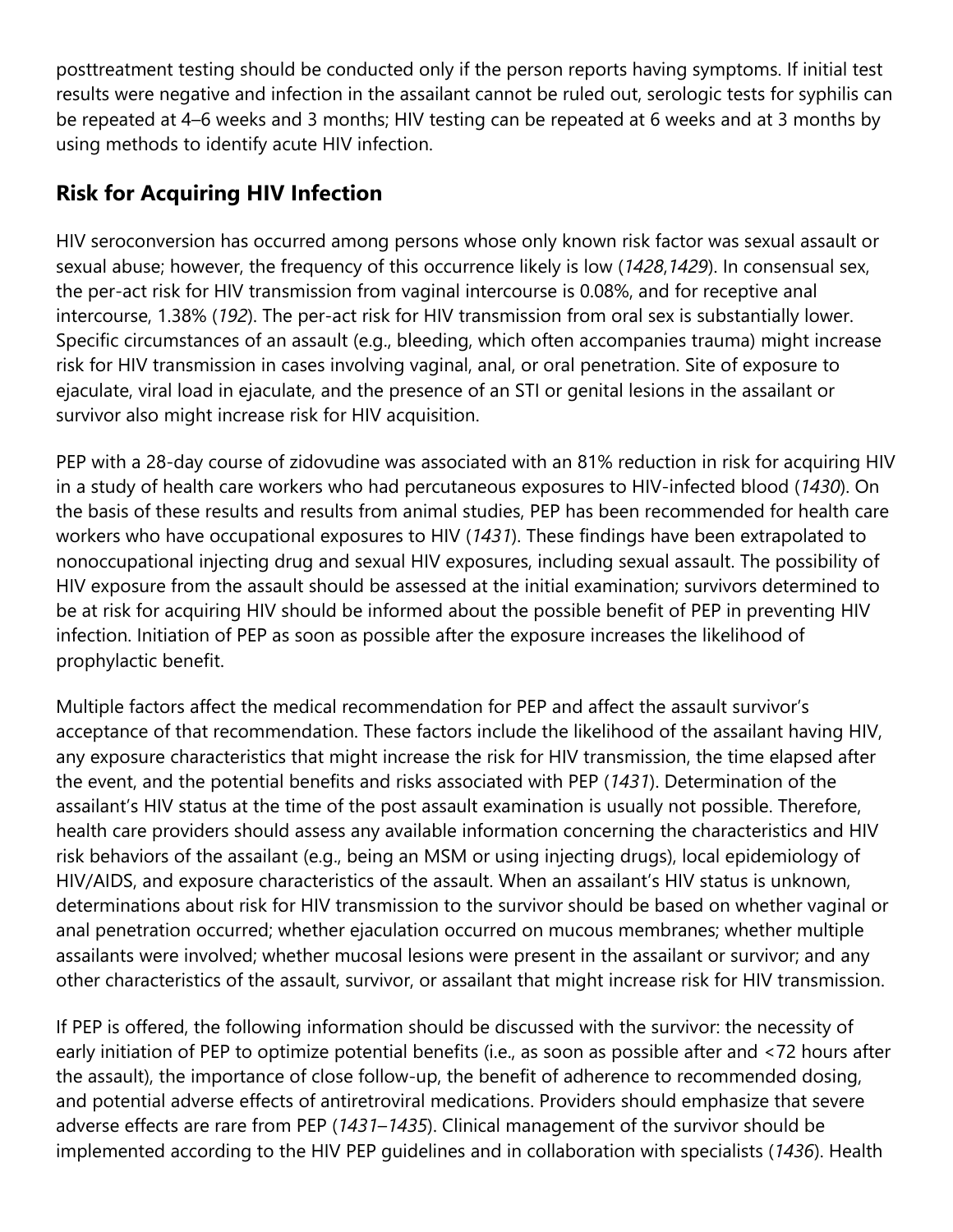care providers should provide an initial course of 3–7 days of medication (i.e., a starter pack) with a prescription for the remainder of the course, or, if starter packs are unavailable, they should provide a prescription for an entire 28-day course. Provision of the entire 28-day PEP medication supply at the initial visit has been reported to increase likelihood of adherence, especially when patients have difficulty returning for multiple follow-up visits (*1437*). Routinely providing starter packs or the entire 28-day course requires that health care providers stock PEP drugs in their practice setting or have an established agreement with a pharmacy to stock, package, and urgently dispense PEP drugs with required administration instructions. Uninsured patients or those with high copayments can be enrolled in a patient-assistance program to ensure access to PEP medications. An early follow-up visit should be scheduled at which health care providers can discuss the results of HIV and STI testing, provide additional counseling and support, provide indicated vaccines not administered at the initial evaluation, assess medication side effects and adherence, or provide an altered PEP medication regimen if indicated by side effects or laboratory test results.

# **Recommendations for Post exposure HIV Risk Assessment of Adolescents and Adults <72 Hours After Sexual Assault**

### **Health care providers should do the following:**

- Assess risk for HIV infection in the assailant, and test that person for HIV whenever possible.
- Use the algorithm to evaluate the survivor for the need for HIV PEP (Figure) (*1436*).
- Consult with a specialist in HIV treatment if PEP is being considered.
- If the survivor appears to be at risk for acquiring HIV from the assault, discuss PEP, including benefits and risks.
- If the survivor chooses to start PEP, provide an initial course of 3–7 days of medication (i.e., a starter pack) with a prescription for the remainder of the course or provide a prescription for an entire 28-day course. Schedule an early follow-up visit to discuss test results and provide additional counseling (*1438*).
- If PEP is started, obtain serum creatinine, AST, and alanine aminotransferase at baseline.
- Perform an HIV antibody test at original assessment; repeat at 6 weeks and 3 months.
- Counsel the survivor regarding ongoing risk for HIV acquisition and about HIV PrEP, and provide referrals to a PrEP provider.

Assistance with PEP-related decisions can be obtained by calling the National Clinician's Post Exposure Prophylaxis Hotline (PEP Line) (telephone: 888-448-4911).